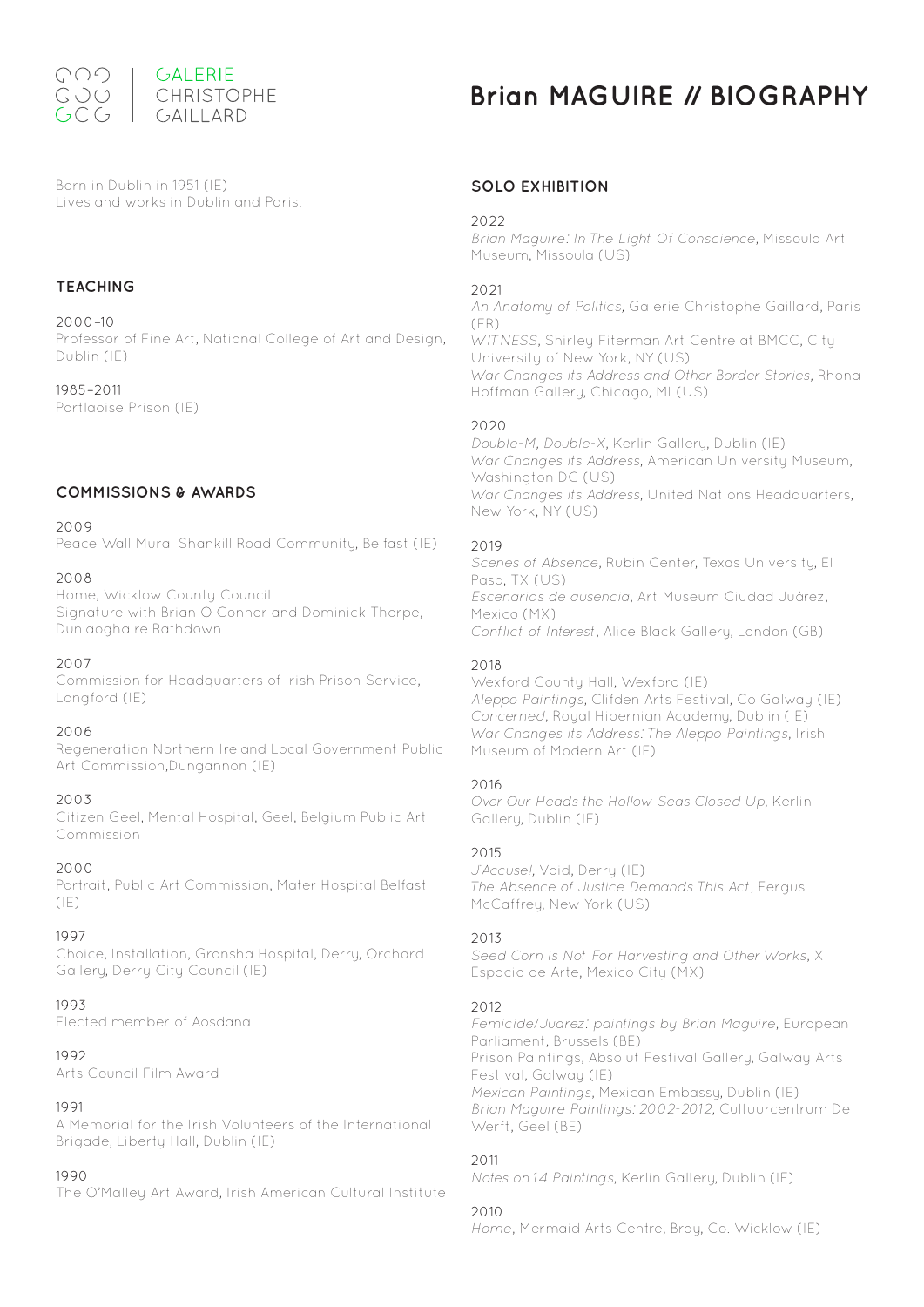# 2008

Hidden Islands: Notes from the war on the poor, Kerlin Gallery, Dublin (IE)

Brian Maguire Lithographs, Redbud Gallery, Houston, TX (US)

# 2007

Brian Maguire, Community House, Dungannon (IE)

# 2005

Fairview Project, Tulca, Galway Arts Centre, in collaboration with The Fairgreen Shelter, Galway City (IE)

# 2004

Works from 5 Projects, Meulensteen Art Museum, Danubiana (SK)

# 2003

Citizen, Openbaar Psychiatrisch Zorgcentrum, Geel (BE) When Love is Buried in the Attic, Fenton Gallery, Cork (IE) Favela Vila Prudente, Kerlin Gallery, Dublin (IE)

# 2002

The Bayview Project, White Box, New York (US) Vila Prudente, Ram Gallery, Rotterdam (NL)

# 2001

Crosby Street, Kerlin Gallery, Dublin (IE)

# 2000

Inside Out, Contemporary Art Museum, Houston, travelling to Dublin City Gallery The Hugh Lane and Crawford Art Gallery, Cork (Both Ireland, 2001) X Gallery, Harlem, New York (US)

## 1999

Ormeau Baths, Belfast (UK)

## 1998

Not an Island, Butler Gallery, Kilkenny (IE)

## 1997

Observation, Trist Anns Gallery, Dundalk (IE) Violence in Ireland, Lucia Douglas Gallery, Bellingham, Washington (US)

## 1996

Brian Maguire Paintings, The Blue Gallery, London (UK) Body-Politic, Kerlin Gallery, Dublin (IE)

## 1994

Paintings 90/93, D'Arte Galleria, Helsinki (FI) The Orchard Gallery, Derry (IE) Model Arts Centre, Sligo, City Art Gallery, Limerick (IE)

## 1993

American Paintings, Kerlin Gallery, Dublin (IE) Prejudicial Portraits, Dundalk & Drogheda (IE) Brian Maguire, Carroll Gallery, Longford (IE)

## 1992

Prejudicial Portraits, Triskel Arts Centre, Cork (IE)

# 1991

Behind Bars Public and Private, Alternative Entertainments, Tallaght, Dublin (IE)

# 1990

Irish Pavilion: 11 Cities/11 Nations, Leeuwarden (NL) Brian Maguire, Kerlin Gallery, Dublin (IE)

# 1989

Barbazon Gallery, Glasgow (UK)

# 1988

Brian Maguire, Douglas Hyde Gallery, Dublin (IE) Orchard Gallery, Derry (UK)

# 1986

Wexford Arts Centre, Wexford (IE)

# 1984

Short Stories, Hendriks Gallery, Dublin (IE)

# 1982

Triskel Arts Centre, Cork (IE) Lincoln Gallery, Dublin (IE)

# 1981

Lincoln Gallery, Dublin (IE)

# **GROUP EXHIBITIONS**

## 2020

Ghosts from the Recent Past, Irish Museum of Modern Art, Dublin (IE) Double-M, Double-X, Kerlin Gallery, Dublin (IE) When We First Arrived…, The Corner at Whitman-Walker & DYKWTCA, Washington (US)

# 2019

Coming Home: Art The Great Hunger, Cultúrlann Uí Chanáin, Derry (UK)

## 2018

Naked Truth, Crawford Art Gallery, Cork (IE) Demise, Cleveland University Art Gallery, Cleveland, Ohio (US) Coming Home: Art and the Great Hunger, Uilinn West Cork Arts Centre, Skibbereen (IE) Clifden Arts Festival, Connemara (IE) The sea is the limit, York Art Gallery, York (UK)

## 2017

Coming Home: Art anf The Great Hunger, The Coach House, Dublin Castle (IE) Waanzinnige Grenzen, Wilford X, Temse (BL) Outposts, GLUCKSMAN, Cork (IE) Rhona Hoffman 40 Years, Part 3: Political, Rhona Hoffman Gallery, Chicago, Illinois (US)

## 2016

Periodical Review 2016, Pallas Projects/Studios, Dublin  $(IF)$ Memory Lane Part 2, RAM Gallery, Rotterdam (NL)

# 2014

Conversations, IMMA, Dublin (IE) Return to Sender, Wiels, Brussels (BL)

# 2013

Viewfinder, curated by Jill Bouchier, Garter Lane Arts Centre, Waterford (IE) Remember Them, Victoria Gallery & Museum, Liverpool (UK) Panchaea: In Search of an Equal Utopia & a Willing Suspension of Disbelief, VISUAL, Carlow (IE) Changing States: Contemporary Irish Art and Francis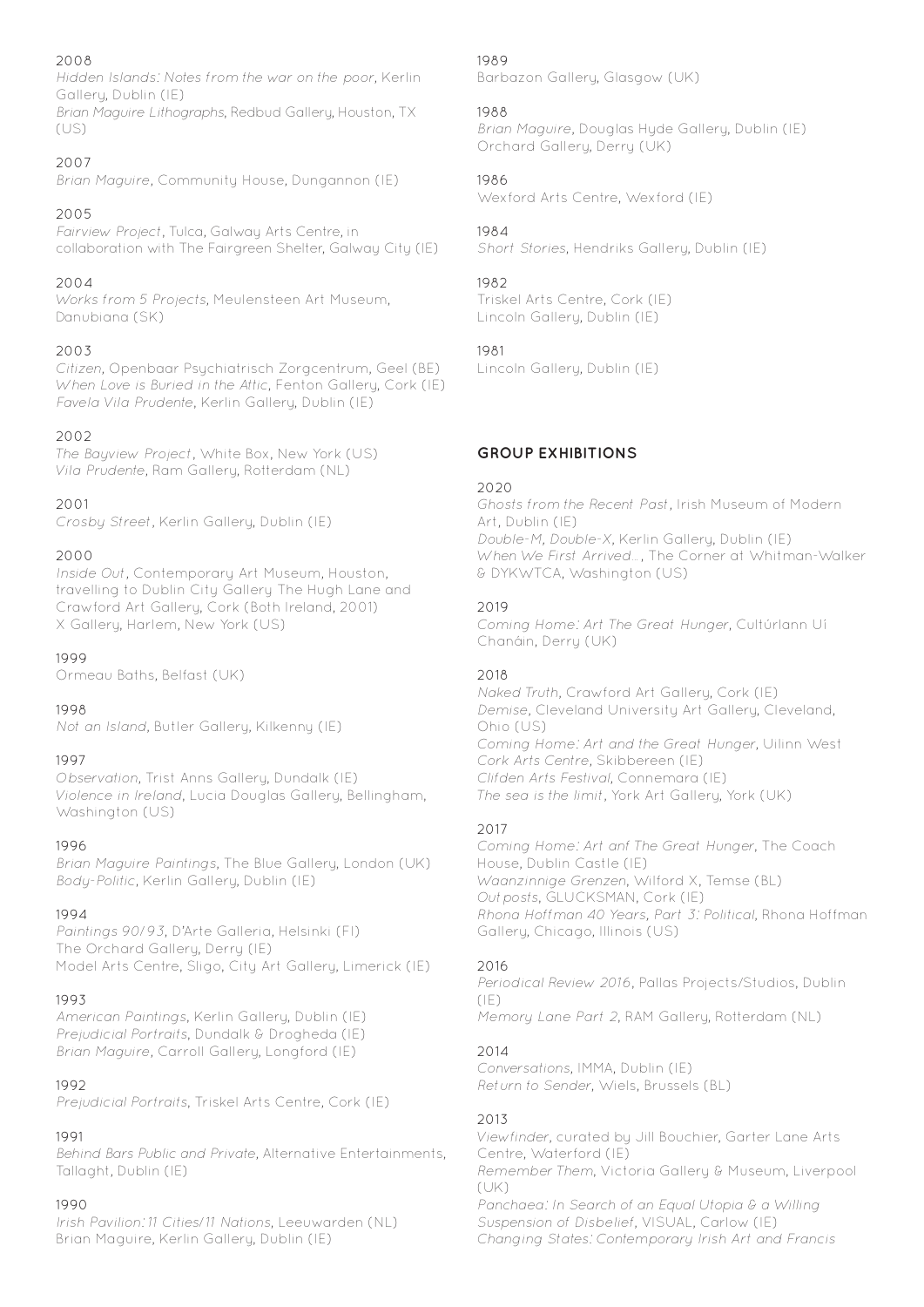Bacon's Studio, BOZAR Centre for Fine Art, Brussels (BL)

# 2012

An Oasis of Horror in a Desert of Boredom, VISUAL, Carlow (IE) Changing Perspectives 15 Years of the ECB's Art Collection, European Central Bank, Frankfurt (DE)

From Highwood to Home, Lewis Glucksman Gallery, Cork (IE) 2011

Dublin Contemporary 2011, Earlsfort Terrace, Dublin (IE) The Swimming Naked Prophecy, Mermaid Arts Centre, Bray; Riverbank Arts Centre, Waterford (IE) Fine Lines, Limerick City Gallery of Art, Limerick (IE)

# 2010

summer 2010, Kerlin Gallery, Dublin (IE) Graphic Studio 50 Years in Dublin, Irish Museum of Modern Art, Dublin (IE) 400 Women, Shoreditch Town Hall, London (UK) Portraits, Dublin City Gallery, The Hugh Lane, Dublin (IE) Ni Una Mas, Leonard Pearlstein Gallery, Drexel University, Philadelphia, Pennsylvania (US) Hugh Lane Centenary Print Exhibition, Wexford Arts Centre, Wexford (IE)

# 2009

Experience, Strength and Hope, with Michael McLoughlin, Draiocht, Blanchardstown (IE)

The Quick and the Dead, Dublin City Gallery The Hugh Lane, Dublin (IE)

Isolation, Golden Thread Gallery, Belfast (UK) Another Island, Contemporary Irish Art, New York (US)

## 2008

CENT, De Frost Gallery Paris (FR) The Beijing Biennale, Beijing (CN)

## 2006

ReOpening Exhibition, Dublin City Gallery The Hugh Lane (IE)

## 2005

Dublin City Gallery The Hugh Lane, Dublin (IE) Drawing, IMMA, Dublin (IE) Living Art, OSB, Enniskerry, Co. Wicklow (IE) After the Thaw: Recent Irish Art from the AIB Art Collection, Crawford Art Gallery, Cork (IE) Contemporary Art from Ireland, European Central Bank  $(|F|)$ 

## 2004

In the Time of Shaking, Irish Museum of Modern Art, Dublin (IE) IMMA touring show (CN)

## 2002

Something Else, Turku Art Museum (FI) Two-person show with Mary Lawlor, Galerie Forsblom, Turku (FI) Vangard Gallery, Cork (IE) Small Works, RAM Foundation, Rotterdam (NL) Sight Specific, Kilkenny Arts Festival, Kilkenny (IE) Race-Face, National Gallery of Contemporary Art (KR)

## 2001

Visage, Irish Museum of Modern Art, Dublin (IE) Preview/Vooruitblik, Ram, Rotterdam (NL) Fenton Gallery, Cork (two-person show with Barrie Cooke) (IE) Markers, curated by Ryszard Wasko, Venice Biennale (IT)

## 2000

Shifting Ground: Fifty Years of Irish Art, Irish Museum of Modern Art, Dublin (IE)

Summer Exhibition, Trist Ann's Gallery, Dundalk (IE)

The Earth is a Flower, Bydgosh (PL)

#### 1999

When Time Began to Rant and Rage : Figurative Painting from Twentieth Century (IE) Walker Art Gallery, Liverpool, England (UK) Berkeley Art Museum, California (US) Grey Art Gallery, New York (US)

#### 1998

Building a Collection, Irish Museum of Modern Art, Dublin (IE) XXIV Bienal de Sao Paulo (BR)

#### 1997

Recent Acquisitions, IMMA, Dublin (IE) A Century of Modern Painting, Hokkaido Museum of Modern Art (JP) Prejudicial Portraits video, Fenderesky Gallery, Belfast (IE) Meitheal, Artist Museum, Lodz (PL) Twenty Years, Monch Gallery, Berlin (DE)

#### 1996

Brian Maguire/Alanna O'Kelly, Fassbender Gallery, Chicago, Illinois (US) The Skin of the White Lady, Arctic Foundation, Eindhoven  $(IE)$ Art, Resistance and the English Garden, Project for Europe, Galerie Nikki Diana Marquardt, Paris (FR) Terezine Project, Temple Bar Gallery, Dublin (IE) Terezine Project, Centre Malraux, Sarajavo (BA) Dawn, Trist Ann's Gallery, Dundalk, Co Louth (IE)

## 1995

Moody Gallery, Houston, Texas Bridges and Crossroads, Irish Life Centre, Dublin (IE) Irish Art 1770 1995, Fuller Museum, Boston, Massachusetts Irish Art, Gallerie Monch, Berlin, Germany Kerlin Gallery, Dublin (IE) Portraits, Irish Museum of Modern Art, Dublin (IE) International Zeigist Part II, Street Level Gallery, Glasgow  $(|F|)$ 

## 1994

Poetic Land, Political Territory, curated by the Northern Centre for Contemporary Art Sunderland, touring to Glynn Vivian Art Gallery, Swansea; Aberystwyth Art Centre, Oriel, Cardiff; Barbican Centre, London; City Art Gallery, Stoke on Trent; Smith Art Gallery and Museum, Stirling and Maclaurin Art Gallery, Ayr (UK) IMMA Glen Dimplex Award Exhibition, Irish Museum of Modern Art, Dublin (IE) Gateway to Art, Aer Rianta, Dublin Airport (IE)

## 1993

Images and Insights, Hugh Lane Municipal Gallery of Modern Art, Dublin (IE) Aspects of Irish Painting, Irish Museum of Modern Art, Dublin (IE) Eurotreshold, Co Cork (IE) Dublin Graphics, Harmonia Gallery (FI) Hope in Houston, Moody Gallery, Houston, Texas (US) Works from a Room, Brinkman Gallery, Amsterdam (NL)

#### 1992

Panorama Europeo del Videoarte, Association of Ideas, Madrid (ES) Welcome Europe, Holstebro Kunstmuseum, Jutland (NL)

#### 1991

In a State, Kilmainham Jail, Project Arts Centre, Dublin  $(IE)$